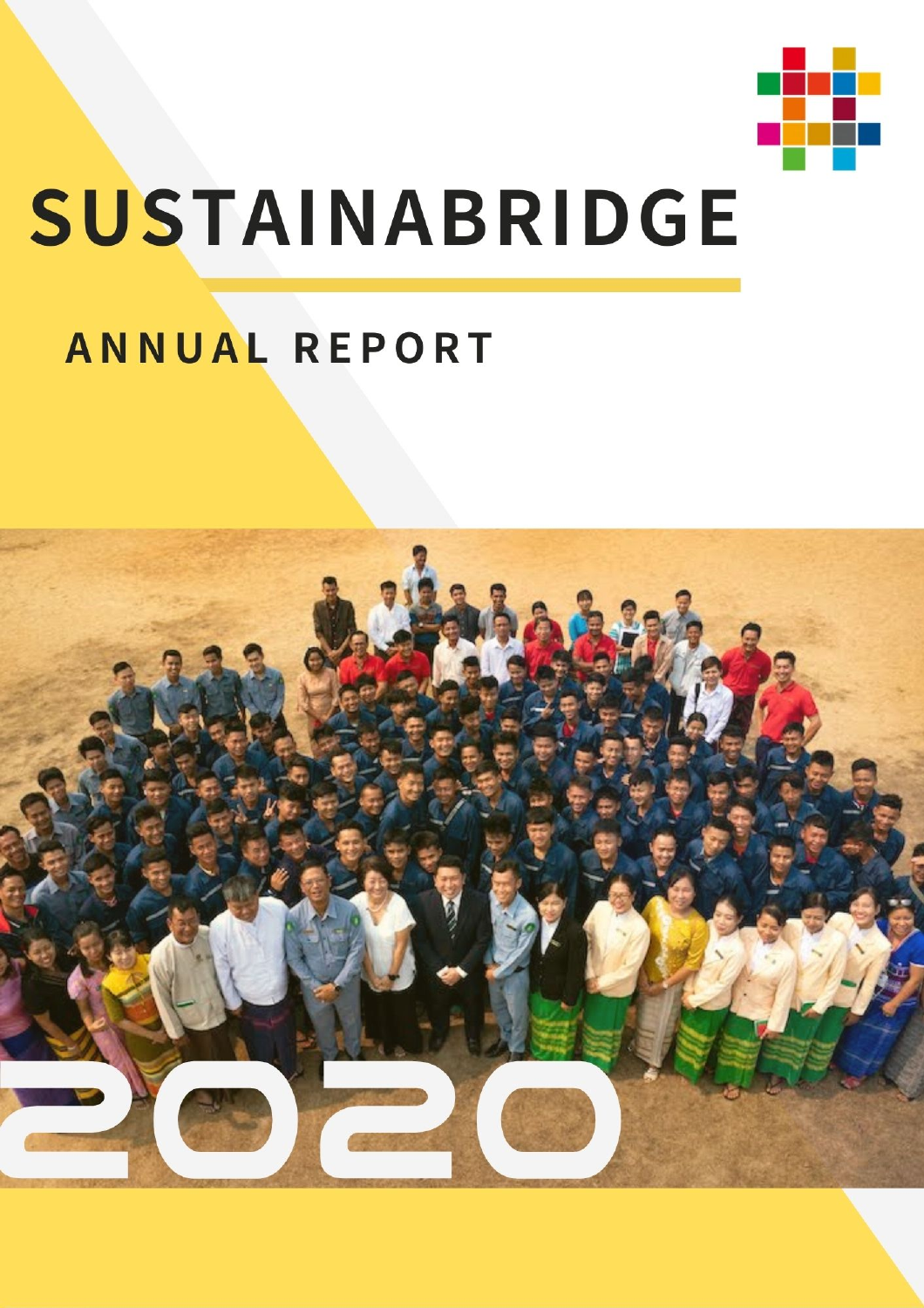# **I. Activity report in Myanmar (January-December 2020)**

#### **Overview**

It was the year 2020 when the general incorporated association Sustainabridge (SB) started its activities in Myanmar. However, due to the COVID-19, SB could not carry out its activities as planned. At the Hpa-an Technical Training School, SB could offer a training session for one month only, whereas the rest of the time was affected for the reorganization of the school premises, cleaning, inventory of teaching materials, organization of study sessions, and preparation for online lessons. In particular, it was beneficial that an intensive course was conducted for 12 future instructors from the Education and Training Department (ETD) to which the school will be handed over. At the end of the year, SB made a variety of plans and preparations by anticipating possible scenarios prior to the resumption of training for the next fiscal year 2021. Despite that the course was not fully carried out, SB nonetheless took advantage of sufficient time for putting a new management system in place and for building a constructive and collaborative spirit through discussions with the Education and Training Department (ETD) which is SB's counterpart.

SB proceeded with the construction of the facility at the Lay Kay Kaw Vocational Training Center. Meanwhile, the first training session planned in October 2020 was postponed to 2021 due to the COVID-19 as well as the absence of project agreement. In the meantime, SB prepared for the coming opening of the center in February 2021; recruiting instructors, deciding syllabuses and teaching materials, and conducting training for instructors. In addition, by using the surplus of the budget for 2020, SB realized the construction of some facilities that were planned for the next year. Nevertheless, SB have encountered some difficulties to maintain the quality of construction because the engineer in charge had been retired in the meantime. SB could not conclude a memorandum and project agreement for both projects during the year. This is a priority to be undertaken in the next fiscal year.

# **1. Management for the Hpa-an Technical Training School**

(1) Implementation of training courses

On February 24, a training session began with 90 trainees following the opening ceremony (193 applicants, 157 interviewees, 90 intakes).

On March 24, upon the instructions from our counterpart, the trainees returned home and the school was first temporarily closed and finally remained closed during the whole year. In response to the situation, the trainees were assigned to do some tasks at home. SB, on the other hand, continued to follow their safety and their wish to continue training by phone every month.

To be able to carry our some online training next year, theorical parts were made into PowerPoint; 50 files for the construction department, 89 for the electric department,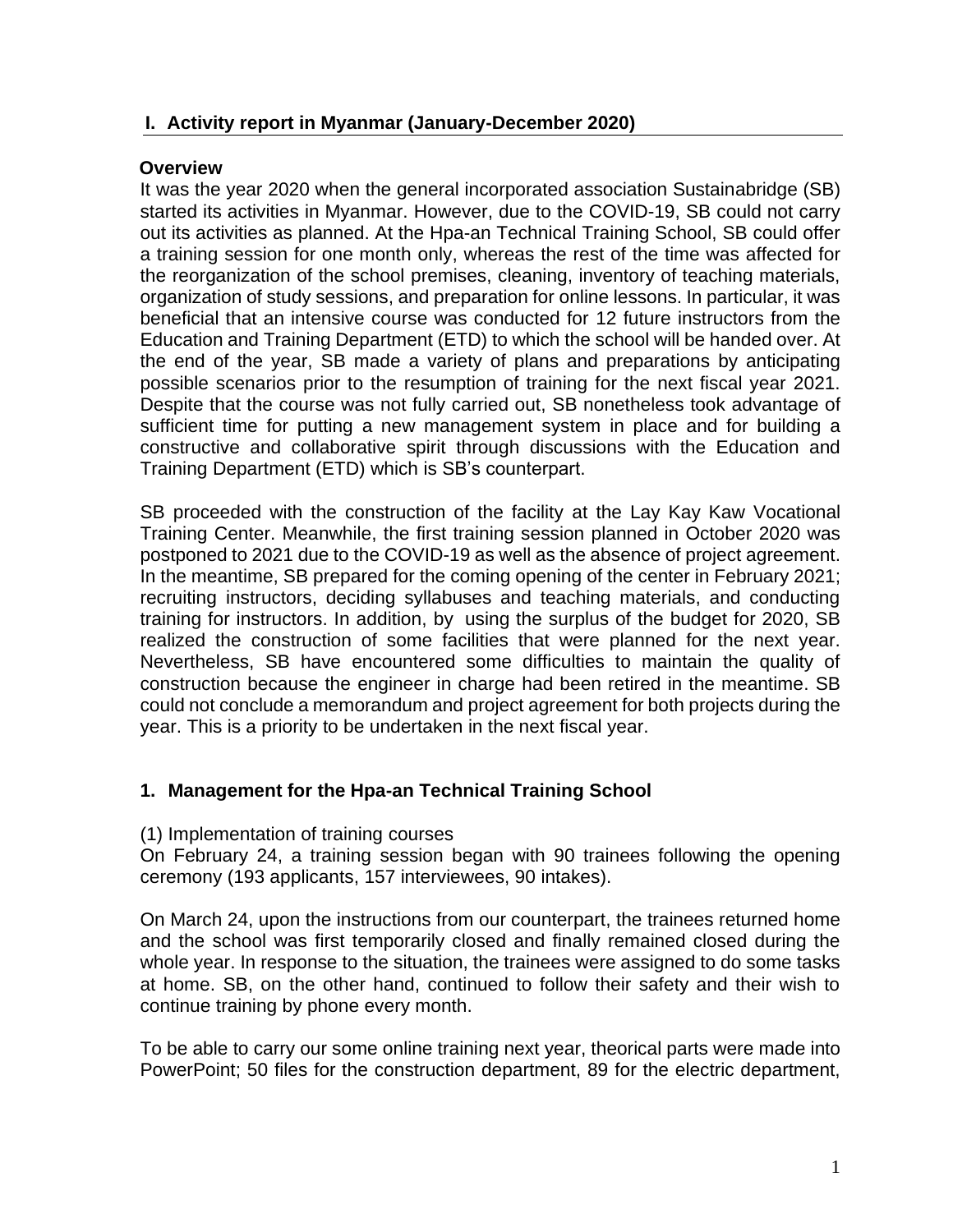44 for the automobile maintenance department, and 56 for the welding department. In the end, it remained as practical materials to be handed over to the counterpart.

SB instructors prepared for lessons in PowerPoint so that some online trainings could be conducted next year. For three days, from December 16 to 18, a total of 17 SB instructors and ETD instructor candidates conducted demo online classes.

#### (2) Launch of an external workshop

SB will launch an external workshop to provide trainees in the automobile maintenance department with On-the-Job Training (OJT) opportunities to gain more practical experience before graduation. A parking lot with a capacity of five vehicles was constructed and a workshop area was also expanded accordingly. To provide free of charge services for individuals or entities, the checklist and its contents were scrutinized in line with the Japanese norm in the management and maintenance.

#### (3) Reorganization of the school premises

A motor bike parking lot was newly established in response to an increasing number of motorcycles used by both SB and its counterpart staff. It worth mentioning that it was constructed by 10 graduates from the construction and welding departments. Drainage ditches were also installed around dormitories and on the workshop backyard area of the automobile maintenance and welding departments.

#### (4) Redevelopment of office environment

The office building has been expanded due to the space constraints caused by an increasing volume of documents. As a result, it will expect to increase efficiency in work.

#### (5) Monitoring

A survey on employment was conducted for 64 trainees who finished the 2019 second semester course. It was assessed in January and June 2020, meaning 1 month and 6 months after the completion. The result showed that the average employment rate for trainees in 2019 stood at 94%. Based on the total number of trainees (836), the overall employment rate came to about 84% (as of July 2020).

| Year | Semester        | Course and session                                                 | <b>Number</b><br>οf<br>trainees | <b>Number</b><br>οf<br>graduates | Number of<br>employees | Employment<br>rate |
|------|-----------------|--------------------------------------------------------------------|---------------------------------|----------------------------------|------------------------|--------------------|
|      | 1st<br>semester | Construction<br>department<br>9 <sup>th</sup> session              | 20                              | 20                               | 19                     | 95%                |
|      |                 | <b>Electrical department</b><br>9 <sup>th</sup> session            | 20                              | 19                               | 18                     | 95%                |
| 2019 |                 | Automobile<br>maintenance<br>department<br>8 <sup>th</sup> session | 30                              | 30                               | 28                     | 93%                |
|      |                 | <b>Welding department</b><br>7 <sup>th</sup> session               | 20                              | 20                               | 16                     | 80%                |
|      | 2 <sub>nd</sub> | Architect/Construction                                             | 14                              | 14                               | 14                     | 100%               |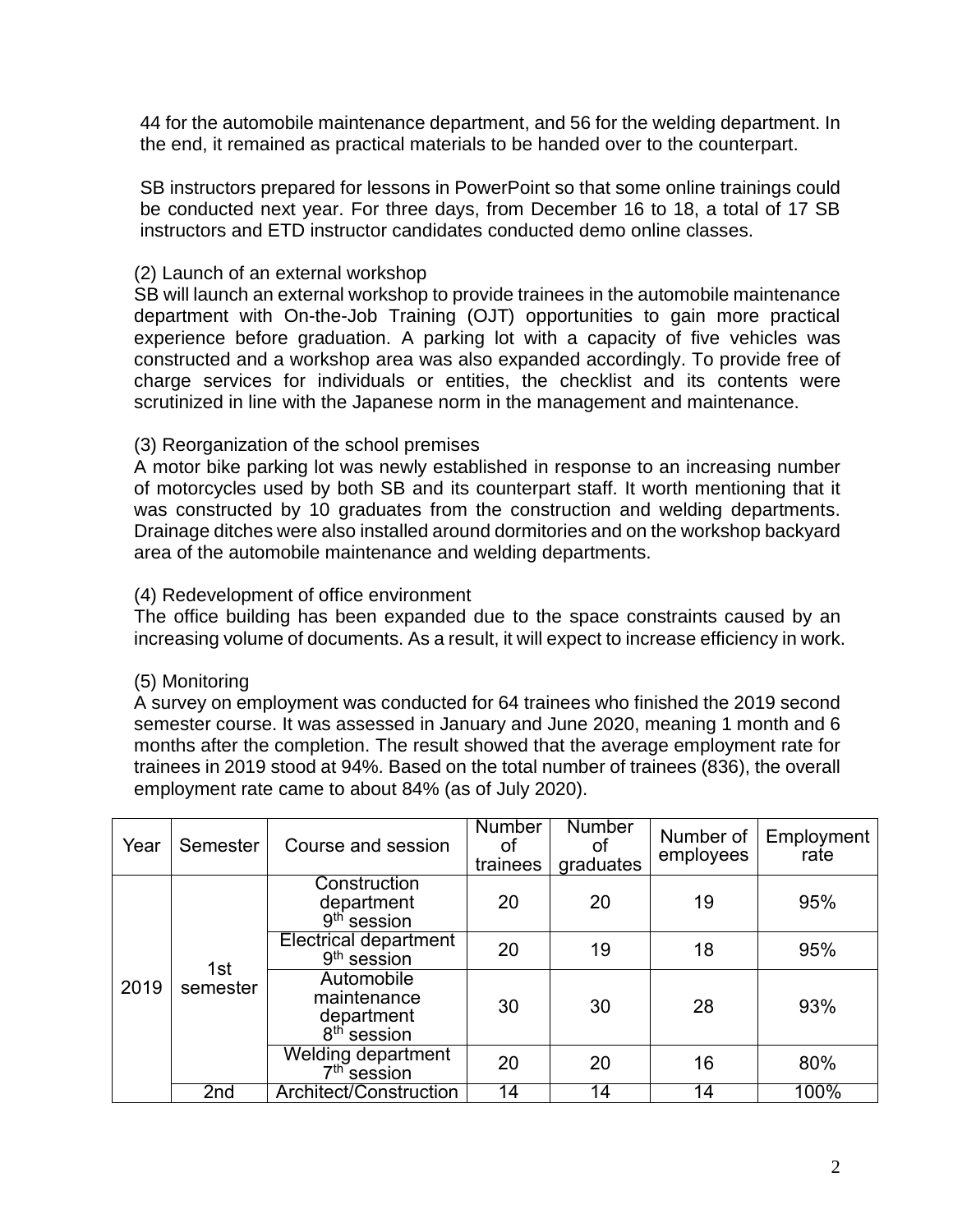| semester | department<br>$10th$ session                                       |     |     |     |      |
|----------|--------------------------------------------------------------------|-----|-----|-----|------|
|          | Electrical department<br>10 <sup>th</sup> session                  | 14  | 14  | 14  | 100% |
|          | Automobile<br>maintenance<br>department<br>9 <sup>th</sup> session | 22  | 22  | 21  | 95%  |
|          | Welding department<br>8 <sup>th</sup> session                      | 14  | 14  | 14  | 100% |
|          | Total                                                              | 154 | 153 | 144 | 94%  |

#### (6) Expansion of employment

SB contacted or visited companies and organizations to exchange information and views as to enlarge the employment opportunities for the trainees. Details are as follows:

|                | Date         | Description                                 |
|----------------|--------------|---------------------------------------------|
| $\mathbf{1}$   | March 11     | <b>BAJAJ</b>                                |
| $\overline{2}$ | March 11     | <b>SKK</b>                                  |
| 3              | March 16     | <b>Medical Plantation Research Center</b>   |
| $\overline{4}$ | June 29      | <b>Ever Glory</b>                           |
| 5              | July 30      | Suzuki Yangon                               |
| 6              | July 31      | Suzuki Yangon                               |
| $\overline{7}$ | August 22    | <b>Toyo Design</b>                          |
| 8              | September 17 | <b>UNHCR</b>                                |
| 9              | September 28 | Save the children (SC)                      |
| 10             | October 22   | Telecom for Basic Human Needs (BHN)         |
| 11             | October 22   | <b>Shanti Volunteer Association (SVA)</b>   |
| 12             | October 22   | Association for Aid and Relief (AAR)        |
| 13             | October 27   | <b>AKTIO Myanmar</b>                        |
| 14             | October 27   | J & F Steel Solution Co., Ltd               |
| 15             | October 27   | <b>TOYOTA Mingalar Service</b>              |
| 16             | October 28   | <b>HTS Myanmar</b>                          |
| 17             | December 3   | <b>Precious Light Company</b>               |
| 18             | December 3   | Soe Electric Shop                           |
| 19             | December 3   | Pinwood shadow workshop                     |
| 20             | December 3   | Zaw Myo Oo electrical installation Group    |
| 21             | December 3   | Nay Win Khin Mg electric installation Group |
| 22             | December 22  | <b>MTT</b>                                  |
| 23             | December 23  | <b>Desire Autoworks</b>                     |
| 24             | December 23  | E & E Services center                       |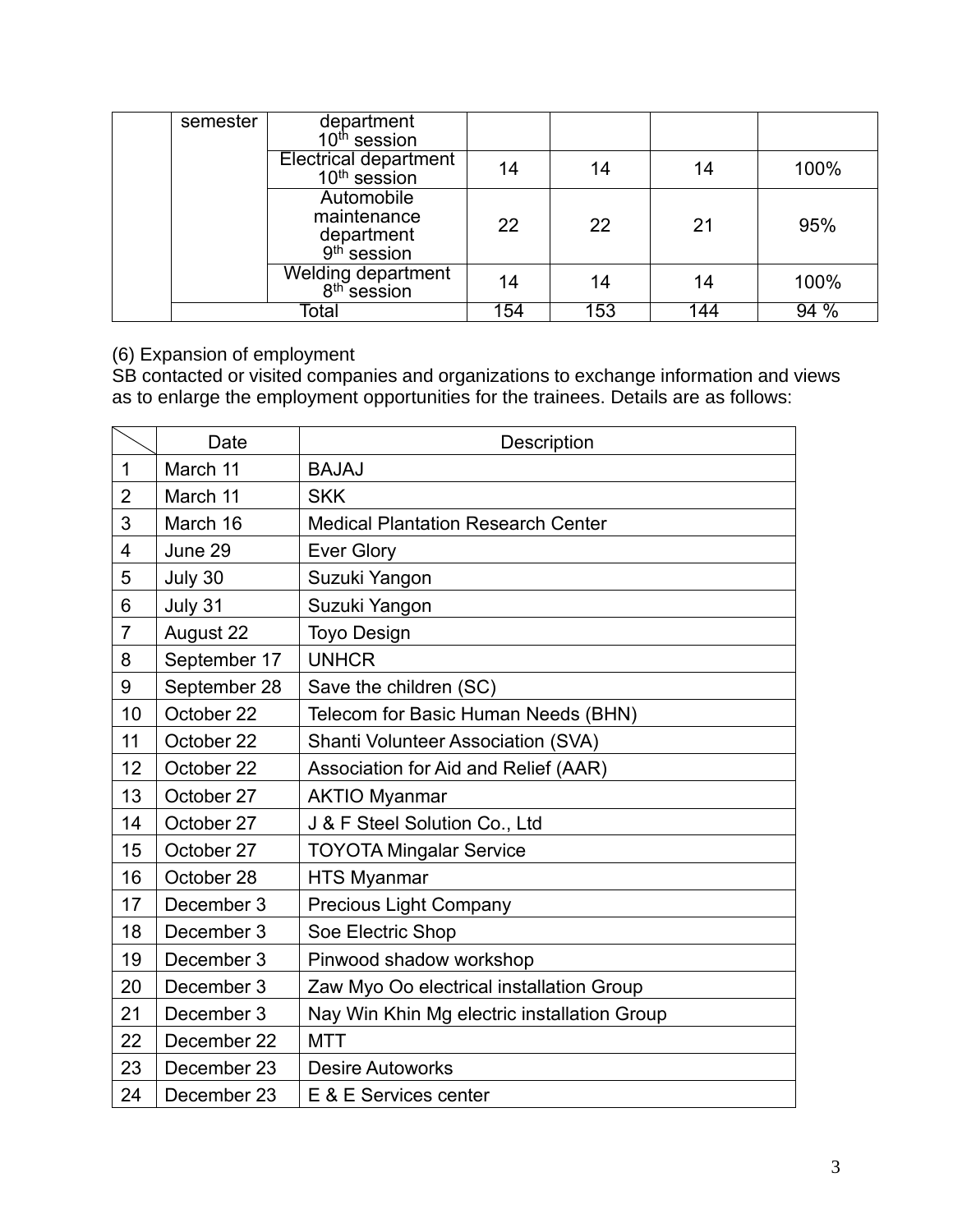# (7) Trainings for instructors

While all trainings could not be resumed, those for ETD instructor candidates could be carried out as indicated in the table below. Some challenges were identified during the course such as low practical ability and knowledge, difficulty in communication between government staff and NGO staff, and an attendance rate not reaching 100%. The training report was submitted to the director general of the ETD accordingly.

| Period            | Course                                                                                       | Number of<br>participants |
|-------------------|----------------------------------------------------------------------------------------------|---------------------------|
| June 29 - July 30 | 4 basic courses (22 hours on theory, 44<br>hours in practical skill)                         |                           |
|                   | August 1 -August 31   4 basic courses (21 hours on theory, 42  <br>hours in practical skill) |                           |

(8) Measures against the COVID-19

The committee for the COVID-19 response has been set up in the school, thus sanitary environment was improved in accordance with the guidelines of the Ministry of Sport and Health. Hand washing points at entry and exit were added; one basin at the main gate, two in each classroom (8 in total), two in each dormitory (6 in total). For visitors, the body temperature was checked, and a medical checklist was filled in at the main gate.

# **2. Project of the Lay Kay Kaw Vocational Training Center**

(1) Construction of facility

An engineer was assigned to supervise the construction work of the contractor engaged by The Nippon Foundation. All construction works were completed as planned:

- Construction of the premises
- Well drilling (280 feet deep, with solar pump)
- 2 water tanks
- Water supply pipeline
- Elevated tank
- Transformer
- Installation of electricity power grid
- 2 classrooms cum workshops
- Dormitory for men (with bathing area and toilet)
- Dormitory for women (with bathing area and toilet)
- Kitchen
- Dining room
- Office
- Generator hut
- Installation of electric cables inside building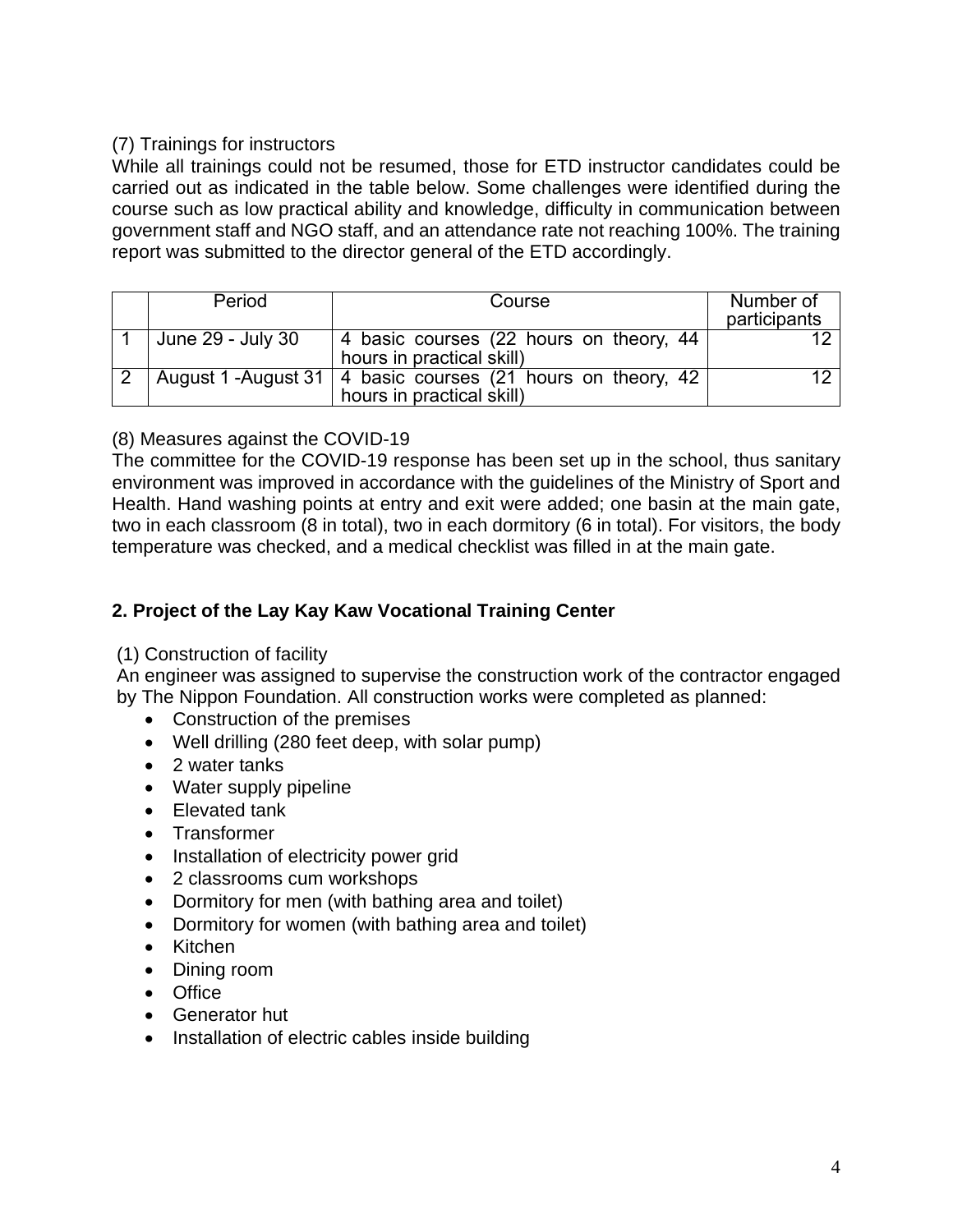An engineer living in Yangon was recruited with a part-time contract for drawing architectural design and technical assessment. He had been dispatched to the site every month from July to September.

The schedule of some construction works was moved forward from 2021 to 2020 following proposal and approval. Since the well water level was shallower than expected, the solar panel and pump had been installed cheaper than estimated costs. As a result, the construction of a guard hut and a gate were completed by using the surplus generated from the well construction.

In addition, the schedule of the construction of the on-site road and fence were also moved forward, as the training could not take place due to the COVID-19. On the other hand, the construction of the on-site road could not be started within 2020 and was extended to March 2021.

#### (2) Preparation for starting training

The training planned to start in October 2020 was postponed due to the COVID-19 and the absence of the project agreement. Meanwhile, SB have recruited three instructors to engage in the "construction / welding basic course" and "electrical basic course". A Karen language speaker was included for a smooth implementation of the training. From October to December, the syllabus and textbook were defined, then the three instructors were trained to conduct theory & practice courses. During this period, as the Myanmar government promoted work from home, the course took place online but could not provide satisfactory training.

Regarding the project agreement, SB encountered difficulties to obtain the understanding from the Ministry of Borders of Kayin State. In December, SB eventually consulted with the Governor of Kayin State. Despite some progress, the signature was not granted in the year 2020.

# (3) Strengthening cooperation among stakeholders

Despite the absence of the project agreement, monthly meetings were held between SB and the Lay Kay Kaw Committee for sharing information and discussions. In particular, it was fruitful to exchange views on the personnel, on the management system of the center and on the criteria for selecting trainees. These views were all summarized in a proposal.

# **3.Yangon office**

#### (1) Opening an office

Yangon office was officially opened in September 2020 with 5 persons included 3 officers and 2 other staff members.

Some management tasks such as attendance management and leave proposal in the Yangon office have been brought online, which enabled to streamline the procedures and to reduce the paper work. Once it is admitted as a general incorporated association of non-profit type, SB can benefit of many accounts at a low price, which can be implemented at sub-offices as well.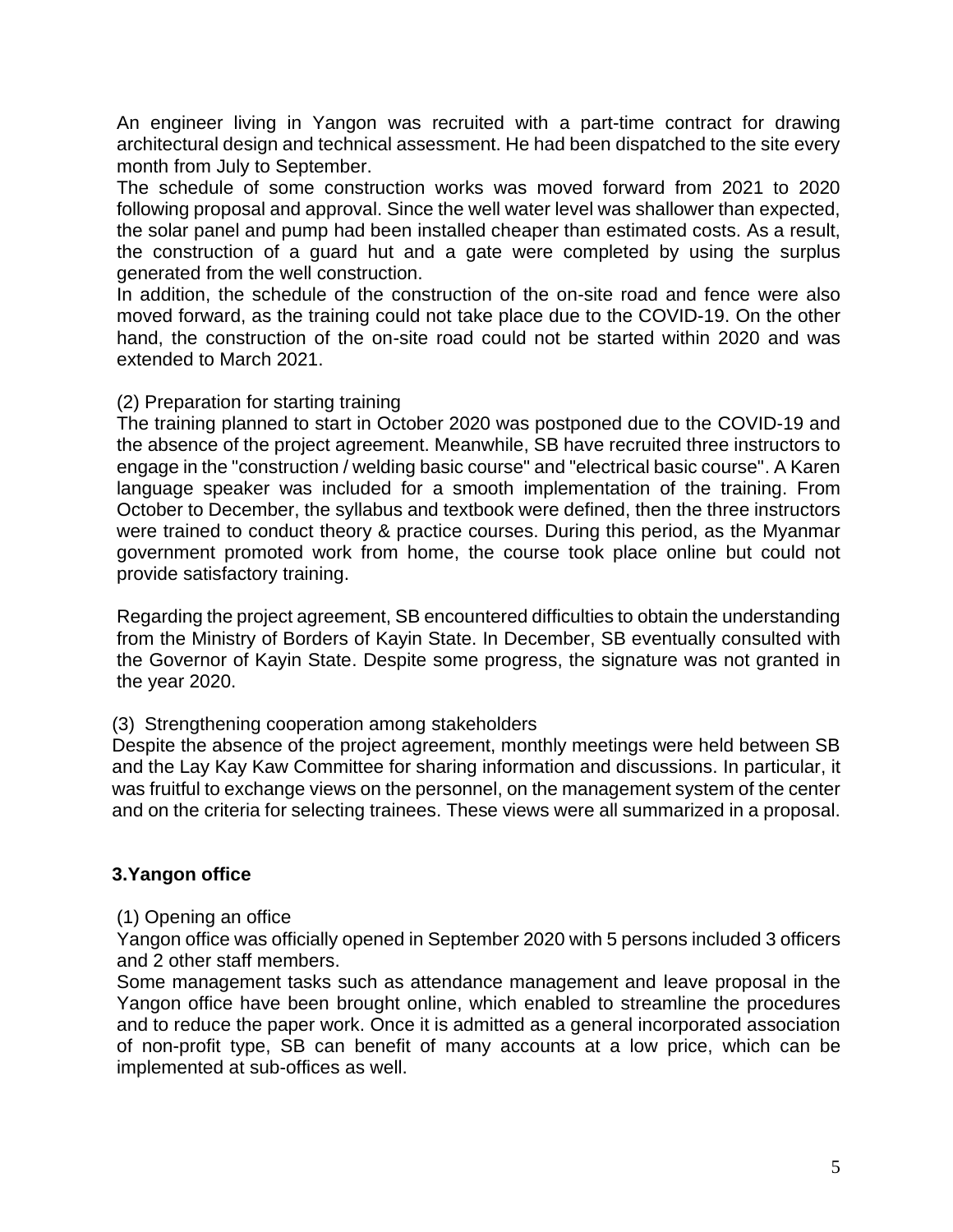#### (2) Registration as an International NGO

After the completion of its registration in Japan, the procedure for international NGO registration in Myanmar started. Temporary registration was completed in August, and subsequently official registration was completed in November with a 5 year validity.

# (3) Opening a bank account

After obtaining temporary registration as an International NGO, SB opened a bank account with the corporate name. The second remittance from The Nippon Foundation was delivered to this account without delay.

At the same time, the Internet banking system was also introduced. The cash payment of salary have been changed to bank transfer since September 2020. It enabled to transfer money while working from home during the pandemic of the COVID-19. In addition, it made direct payments to vendors with more transparency.

## (4) Capacity building for the staff

The online trainings were provided with the aim of building capacity as well as of maintaining staff's motivation while working from home.

|   | Courses                                                                                                                                         | Schedule                                    | <b>Number</b><br>of people |
|---|-------------------------------------------------------------------------------------------------------------------------------------------------|---------------------------------------------|----------------------------|
|   | <b>Organizational Behavior</b>                                                                                                                  | May 5,12, 19, 26<br>July 7, 14, 21, 28      |                            |
| 2 | <b>Theoretical Writing (English)</b>                                                                                                            | <b>August 26, 27</b><br>November 16, 18, 20 |                            |
| 3 | life skills<br>(5S, Task management, Problem<br>solving, Anger management,<br>Accretive communication, A creating<br>nice workplace atmosphere) | November 24<br>December 1, 8, 15, 22, 29    | 20                         |
| 4 | Mini-MBA course for Japanese                                                                                                                    | June 13, 20, 27                             |                            |

#### (5) Staff assessment

SB outsourced to an external consultant to determine a set of Competency (individual behavioral characteristics evaluated by SB) for seven team-leaders and others staff members of SB.

1. Positive frame of mind (Mei-Gen-So), 2. Integrity, 3. Commitment, 4. Teamwork, 5. Innovation, 6. Beneficiary focus, 7. Sustainable development practices

The assessment will cover required skills and knowledge for each position. Each person will set individual goals and receive an evaluation that will lead to salary increase and promotions.

(6) Memorandum of understanding for project implementation

The memorandum of understanding for the management of the Hpa-an technical training school is supposed to be signed every December, but the signature in 2020 was not granted due to an additional approval step in Myanmar government structure. The project agreement for the Lay Kay Kaw Vocational Training Center was also not signed either.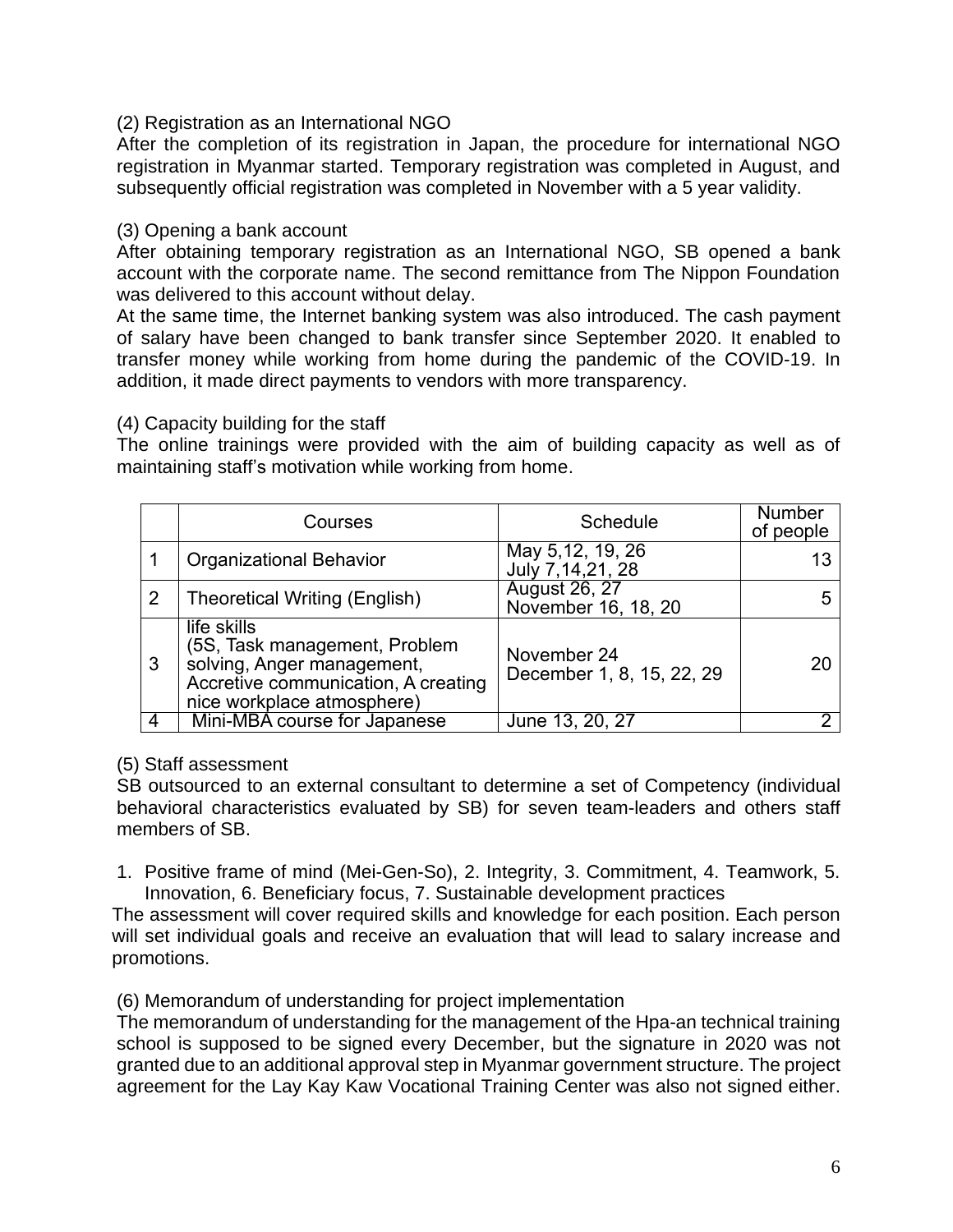In this situation, SB will make efforts to mobilize relevant parties for the prompt start of the projects.

# **II. Activity report in Japan (January-December 2020)**

# **1. Organizational management**

A strategic mid-term plan for 2021-2025 was prepared. It was explained and submitted to the Nippon Foundation.

# **2. Administration / Human resources / Finances**

- A judicial scrivener prepared the rules for dispatching contracted employee.
- Every month, a cashbook had been sent to the Certified Public Tax Accountant who had an advisory contract with SB, and subsequently some clarifications were provided.
- A representative of Hpa-an, Mr Gaku Manago was recruited in 2020 as a project manager and dispatched to Myanmar on January 28. Due to the expiration of his visa as well as the COVID-19, he returned to Japan temporarily on April 8 and worked from Japan during the year 2020.

# **3. Dispatch of experts**

The following experts had been dispatched to launch the project at the formulation stage. However, other technical experts have not been dispatched due to the COVID-19.

|  | Name.                 | Area                        | <b>Duration</b>        |  |
|--|-----------------------|-----------------------------|------------------------|--|
|  | Mr. Takahiro Yamamura | Photographer                | February 6 to 27       |  |
|  | Mr. Kozo Seki         | <b>Technical monitoring</b> | February 18 to March 3 |  |

# **4. Communication**

SB made endeavors to promote its activities by taking advantage of its homepage (Japanese and English), blogs, two types of leaflets, and SNS (Facebook, Instagram, Twitter).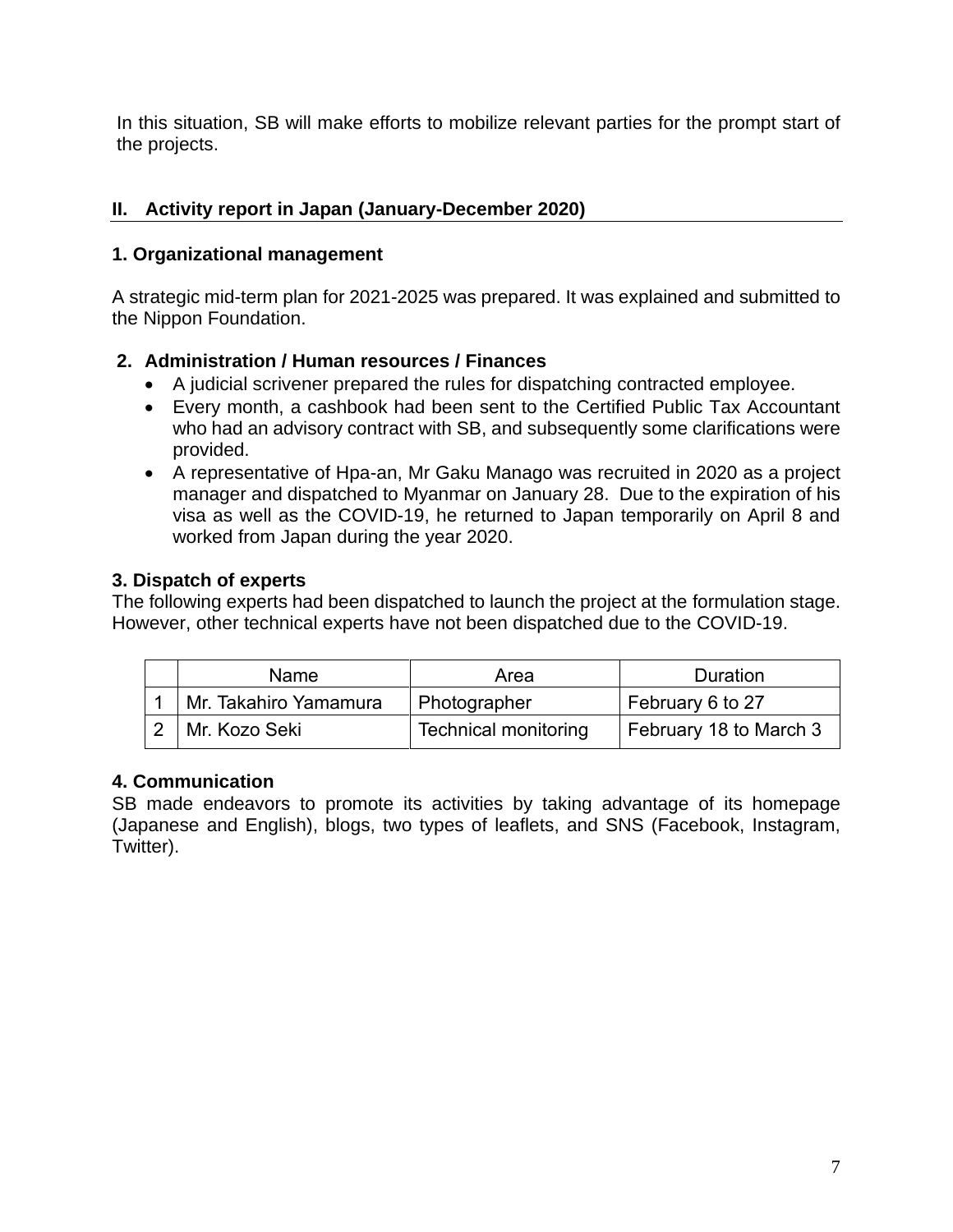#### ■ Financial Statement

#### **< Balance Sheet> as of 31 December 2020**

( Unit:JPY)

| <b>Account title</b>                   | <b>Current year</b> | Previous year       | increase/decrease |  |
|----------------------------------------|---------------------|---------------------|-------------------|--|
| <b>I</b> Assets                        |                     |                     |                   |  |
| 1. Current assets                      |                     |                     |                   |  |
| Cash and Deposit                       | 43,137,831          | 0                   |                   |  |
| Total current assets                   | 43,137,831          | $\mathbf{0}$        |                   |  |
|                                        |                     |                     |                   |  |
| 2. Fixed assets                        |                     |                     |                   |  |
| (1) Property, machinery and equipment  |                     |                     |                   |  |
| tools, equipment and fixtures, tools   | 2,613,204           | 0                   |                   |  |
| Fixed asset                            | 2,613,204           | $\overline{0}$      |                   |  |
| Total asset                            | 45,751,035          | $\mathbf{0}$        |                   |  |
|                                        |                     |                     |                   |  |
| <b>Liabilities</b><br>$\mathbf{I}$     |                     |                     |                   |  |
| 1. Current liabilites                  |                     |                     |                   |  |
| Account payable                        | 4,950               | 4,950               |                   |  |
| Income taxes payable                   | 561,200             | 17,500              |                   |  |
| Advanced grant                         | 42,892,699          | $\Omega$            |                   |  |
| Deposit                                | 416,522             | $\Omega$            |                   |  |
| Suspense receipts                      | 258,991             | 258,991             |                   |  |
| Total for current liabilites           | 44,134,362          | 281,441             |                   |  |
| <b>Total Liabilities</b>               | 44,134,362          | 281,441             |                   |  |
|                                        |                     |                     |                   |  |
| Ш<br><b>Net Assets</b>                 |                     |                     |                   |  |
| 1. Restricted Net Assets               |                     |                     |                   |  |
| Private grant                          | 0                   | 0                   |                   |  |
| Total restricted assets                | $\left( \right)$    | $\Omega$            |                   |  |
| 2. Unrestricted Net Assets             | 1,616,673           | $\triangle$ 281,441 |                   |  |
| <b>Total Net Assets</b>                | 1,616,673           | $\triangle$ 281,441 |                   |  |
| <b>Total Liabilites and Net Assets</b> | 45,751,035          | 0                   |                   |  |